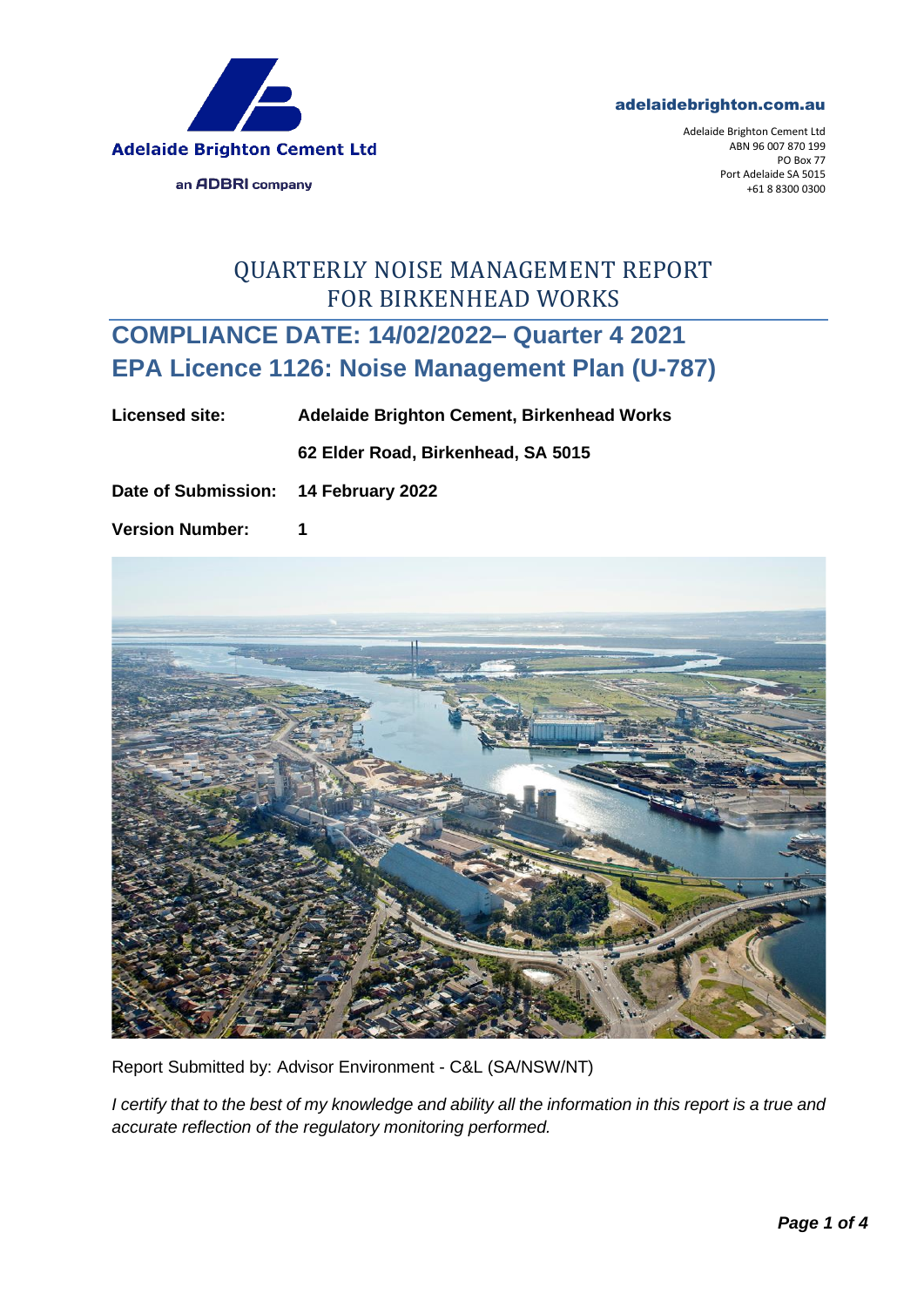## **Glossary of acoustic terminology**

- $dB(A)$ A unit of measurement, decibels(A), of sound pressure level which has its frequency characteristics modified by a filter ("A-weighted") so as to more closely approximate the frequency response of the human ear.
- L, The noise level which is equalled or exceeded for 1% of the measurement period.  $L_1$  is an indicator of the impulse noise level, and is used in Australia as the descriptor for intrusive noise (usually in dBA).
- The noise level which is equalled or exceeded for 10% of the measurement period.  $L_{10}$  is an  $L_{10}$ indicator of the mean maximum noise level, and is used in Australia as the descriptor for intrusive noise (usually in dBA).
- The noise level which is equalled or exceeded for 90% of the measurement period.  $L_{90}$  is an  $L_{90}$ indicator of the mean minimum noise level, and is used in Australia as the descriptor for background or ambient noise (usually in dBA).
- The equivalent continuous noise level for the measurement period.  $L_{eq}$  is an indicator of the  $L_{eq}$ average noise level (usually in dBA).





Note: The subjective reaction or response to changes in noise levels can be summarised as follows:

A 3 dB(A) increase in sound pressure level is required for the average human ear to notice a change; a 5 dB(A) increase is quite noticeable and a 10 dB(A) increase is typically perceived as a doubling in loudness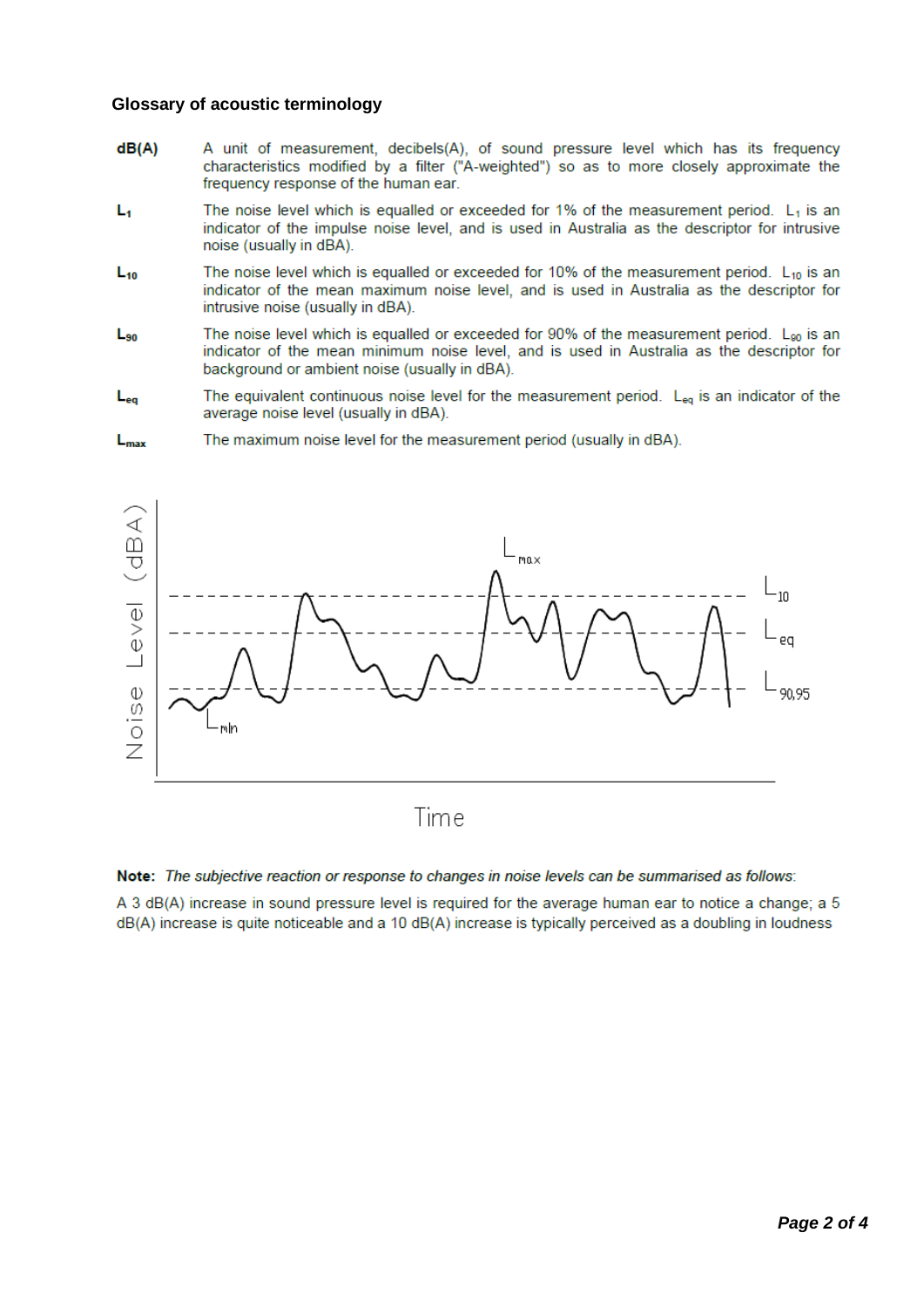| <b>Monitoring</b><br>Objective<br><b>Monitoring</b><br>Plan | The quarterly report will include where applicable:<br>Details of noise complaints (excluding complainant name and identifying address<br>details for reasons of confidentiality), received during the quarter including the<br>outcomes of the complaint investigation and where applicable, corrective actions<br>implemented.<br>Details on the progress of noise attenuation projects including effectiveness.<br>$\bullet$<br>Details of noise monitoring reports.<br>Details of noise minimisation activities.<br>This monitoring report complies with the Noise Management Plan approved on 16 August<br>2018 by the SA EPA.<br>The Plan is available on the ABC Birkenhead Community Website:<br>https://adelaidebrightoncommunity.com.au/ |                      |                                                   |                                                                                                                                                 |
|-------------------------------------------------------------|----------------------------------------------------------------------------------------------------------------------------------------------------------------------------------------------------------------------------------------------------------------------------------------------------------------------------------------------------------------------------------------------------------------------------------------------------------------------------------------------------------------------------------------------------------------------------------------------------------------------------------------------------------------------------------------------------------------------------------------------------|----------------------|---------------------------------------------------|-------------------------------------------------------------------------------------------------------------------------------------------------|
| <b>Noise</b><br><b>Complaints</b>                           | The table below summarises the noise complaints for the reporting period.                                                                                                                                                                                                                                                                                                                                                                                                                                                                                                                                                                                                                                                                          |                      |                                                   |                                                                                                                                                 |
| <b>Summary</b>                                              | <b>Date and</b>                                                                                                                                                                                                                                                                                                                                                                                                                                                                                                                                                                                                                                                                                                                                    | <b>Location</b>      | <b>Description</b>                                | <b>Action Taken</b>                                                                                                                             |
|                                                             | <b>Time</b><br>16/10/2021                                                                                                                                                                                                                                                                                                                                                                                                                                                                                                                                                                                                                                                                                                                          | Alfred Street        | Squealing noise                                   | Investigation did not identify source.                                                                                                          |
|                                                             | 16:30                                                                                                                                                                                                                                                                                                                                                                                                                                                                                                                                                                                                                                                                                                                                              |                      | every weekend                                     | Normal plant activity                                                                                                                           |
|                                                             | 30/10/2021<br>8:55                                                                                                                                                                                                                                                                                                                                                                                                                                                                                                                                                                                                                                                                                                                                 | <b>Alfred Street</b> | Whistling noise                                   | 4B conditioning tower sprays - high water flow rate.<br>Stopped sprays.                                                                         |
|                                                             | 10/11/2021                                                                                                                                                                                                                                                                                                                                                                                                                                                                                                                                                                                                                                                                                                                                         | Alfred Street        | Ringing noise                                     | Resident reported noise had reduced.<br>4B conditioning tower sprays - high water flow rate.                                                    |
|                                                             | 2:22                                                                                                                                                                                                                                                                                                                                                                                                                                                                                                                                                                                                                                                                                                                                               |                      |                                                   | Flow rate reduced to sprays                                                                                                                     |
|                                                             | 3/12/2021<br>7:23                                                                                                                                                                                                                                                                                                                                                                                                                                                                                                                                                                                                                                                                                                                                  | <b>Alfred Street</b> | Ringing noise.                                    | 4B conditioning tower sprays - high water flow rate.<br>Water flow increased to sprays.<br>Confirmed noise complaint resolved with resident.    |
|                                                             | 4/12/2021<br>11:45                                                                                                                                                                                                                                                                                                                                                                                                                                                                                                                                                                                                                                                                                                                                 | <b>Alfred Street</b> | Ringing noise.                                    | 4B conditioning tower sprays - high water flow rate.<br>Water flow to sprays was turned off.<br>Spoke to resident and confirmed noise was gone. |
|                                                             | 5/12/2021<br>2:32                                                                                                                                                                                                                                                                                                                                                                                                                                                                                                                                                                                                                                                                                                                                  | <b>Alfred Street</b> | Whistling noise<br>coming from the<br>plant.      | 4B conditioning tower sprays - high water flow rate<br>Water turned off to sprays                                                               |
|                                                             | 14/12/2021<br>7:11                                                                                                                                                                                                                                                                                                                                                                                                                                                                                                                                                                                                                                                                                                                                 | <b>Alfred Street</b> | really loud ringing<br>noise coming<br>from plant | 4B conditioning tower sprays - high water flow rate<br>Water turned off to sprays                                                               |
|                                                             | These noise complaints have all been from one resident who seems to be on some<br>occassions picking up a noise from the 4B Conditioning Tower water spray nozzles.                                                                                                                                                                                                                                                                                                                                                                                                                                                                                                                                                                                |                      |                                                   |                                                                                                                                                 |
|                                                             | Increasing or decreasing the water flow rate appears to resolve the noise complaint at the<br>time.<br>The intermittent and variable nature of this noise source makes it difficult to find an<br>effective solution.                                                                                                                                                                                                                                                                                                                                                                                                                                                                                                                              |                      |                                                   |                                                                                                                                                 |
|                                                             |                                                                                                                                                                                                                                                                                                                                                                                                                                                                                                                                                                                                                                                                                                                                                    |                      |                                                   |                                                                                                                                                 |
|                                                             | Various acoustic treatments have been installed on the spray nozzles. The last treatment<br>Pyrotech Soundlag 4525C (a highly flexible foam-based composite acoustic pipe lagging<br>product), was installed on the spray nozzle pipework in January 2021.                                                                                                                                                                                                                                                                                                                                                                                                                                                                                         |                      |                                                   |                                                                                                                                                 |
|                                                             | This solution appeared to be effective untill reocurrence of complaints from 30/10/2021.                                                                                                                                                                                                                                                                                                                                                                                                                                                                                                                                                                                                                                                           |                      |                                                   |                                                                                                                                                 |
|                                                             | ABC is continuing to find an effective solution for this noise source                                                                                                                                                                                                                                                                                                                                                                                                                                                                                                                                                                                                                                                                              |                      |                                                   |                                                                                                                                                 |
|                                                             |                                                                                                                                                                                                                                                                                                                                                                                                                                                                                                                                                                                                                                                                                                                                                    |                      |                                                   |                                                                                                                                                 |